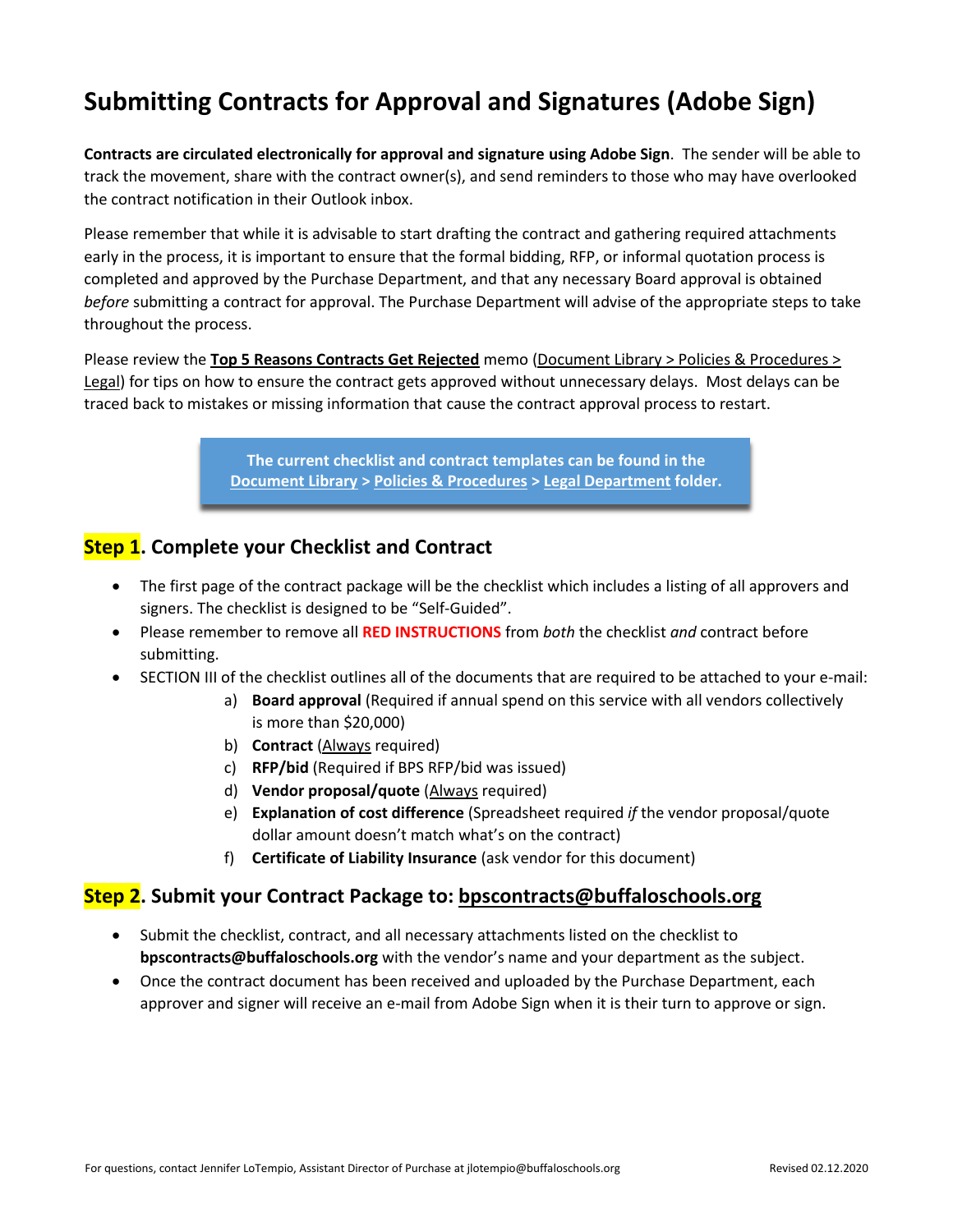The Purchase Department will send a share link to the contract owner so that they can track the process:



| <b>SECTION:</b> L. General Information:                                                                                      | Where applicable:                                                                    | <b>Enter here:</b>                                                       |                  |
|------------------------------------------------------------------------------------------------------------------------------|--------------------------------------------------------------------------------------|--------------------------------------------------------------------------|------------------|
| <b>Vendor Name</b>                                                                                                           | <b>Kiness</b>                                                                        | Test Vendor                                                              |                  |
| <b>Vendor Number</b>                                                                                                         | <b>Riverpot</b>                                                                      | 12345                                                                    |                  |
| One semance explanation of contract.                                                                                         | <b>Roways</b>                                                                        | <b>Test Service</b>                                                      |                  |
| Contract Program or Department                                                                                               | <b>Kingsys</b>                                                                       | Test Desapherana                                                         |                  |
| Contract Service Location                                                                                                    | <b>Rivervil</b>                                                                      | District Wide                                                            |                  |
| Contract Date Range                                                                                                          | <b>Riveryt</b>                                                                       | 09/01/19 = 49/10/28                                                      |                  |
| Contract Amount for 1985 contract only.<br>If this contract covers multiple years, list<br>amount for each focal user (rure) | <b>Riverport</b><br>Must match section 49 in contract                                | \$50,000                                                                 |                  |
| Estimated total payments to wendor<br>this fixed year including this contract<br>and all other contracts/purchases           | <b>Alberta</b><br>Enter 1-130-2007 if the tutal exceeds<br>520, 886 286              | +530-300                                                                 |                  |
| Funding Source (Rund number)                                                                                                 | <b>Alternati</b><br>Must match section 4x in contract                                | <b>EXPERIENCE</b>                                                        |                  |
| Was this contract previously rejected?                                                                                       | Enter "No" or but reason.                                                            | ÷                                                                        |                  |
| Has a requisition been created?                                                                                              | <b>Rivery</b>                                                                        | Regulation #000000000                                                    |                  |
| <b>IECTION II. Approvers and Signers:</b>                                                                                    | Where applicable:                                                                    | List name and a mail address before:                                     |                  |
| 11 Contract Denes<br>(BPS amploune)                                                                                          | Approve - Always                                                                     | <b>Distance</b><br>E-mail address                                        |                  |
| 2) Office of Shared<br>Accountability                                                                                        | Approve - Instructional services only                                                | Or Canada Morris<br>processing buildings how is any                      |                  |
| 3) Director of Purchase                                                                                                      | Approve / Always                                                                     | <b>Rochard Familian</b><br>chemical in distances in any                  |                  |
| 45 Vendor                                                                                                                    | San - Always                                                                         | 3 mai address                                                            |                  |
| 50 General Counsel                                                                                                           | Sapt - Alberta) - Approved at to form                                                | <b>Nathanid Sucha</b><br>legal contracts@buffalowhook.org                |                  |
| 63 Districtor Head                                                                                                           | Approve - Always                                                                     | Louis abbasi                                                             |                  |
| 71 Grant Manager                                                                                                             | Approve - Grants only                                                                | 3-mail address                                                           |                  |
| 8) Grant Administrator                                                                                                       | Approve - Grants only                                                                | <b>Norwal</b><br>3 mail address                                          |                  |
| <b>St.</b> Cabinet Member                                                                                                    | Approve - Always                                                                     | <b>Service</b><br>Low witns                                              |                  |
| 101 Chief Financial Officer                                                                                                  | Approve - Alleges                                                                    | September 21 Prints Band<br>garitchard@buffaloschools.org                |                  |
| 11) Chief of Staff                                                                                                           | Approve - Alleges                                                                    | Darran Brown<br>distant@buffalco.hoch.og                                 |                  |
| 12) Superintendent                                                                                                           | Sign - Alterno                                                                       | Or Krows Cash<br><b>Winer cash-contracts@buffaluschools.org</b>          |                  |
| 131 Board Principant                                                                                                         | lign - When Annual Lornd with<br>Wendor > \$28,008                                   | <b>Starter Bellon-Collings</b><br>dahat-catmas contram phofaica hash are |                  |
| <b>UCTION II: Required Attachments:</b>                                                                                      | Where applicable:                                                                    |                                                                          | <b>American</b>  |
| a. Board approval                                                                                                            | Required if annual spend on this service with all vendors<br>callectively > \$20,000 |                                                                          | <b>DY DN DNA</b> |
| <b>b.</b> Contract                                                                                                           | <b>Kiways</b> required                                                               |                                                                          | <b>DY DN DNA</b> |
|                                                                                                                              |                                                                                      |                                                                          |                  |

# Attached is your copy of the 1234567 021220 12345 Test Contract

Kelly Mordaunt (Buffalo Public Schools) says: "\*\* Save this e-mail \*\* It will enable you to track the approval history and current standing of this contract. To view, follow the "Click here to view this document online" link below and wait for the top of the page to load. Please note that it is the responsibility of the contract owner to track and expedite the approval process."

Attached is your copy of the 1234567 021220 12345 Test Contract between kellymordaunt@gmail.com and Kelly Mordaunt, for your records.

Click here to view this document online in your Adobe Sign account.

Why use Adobe Sign:

**To track your contract, follow the "Click Here" link provided in the e-mail.**

Wait for the page to fully load. Along the top, you will find a scrollable window with the history log:

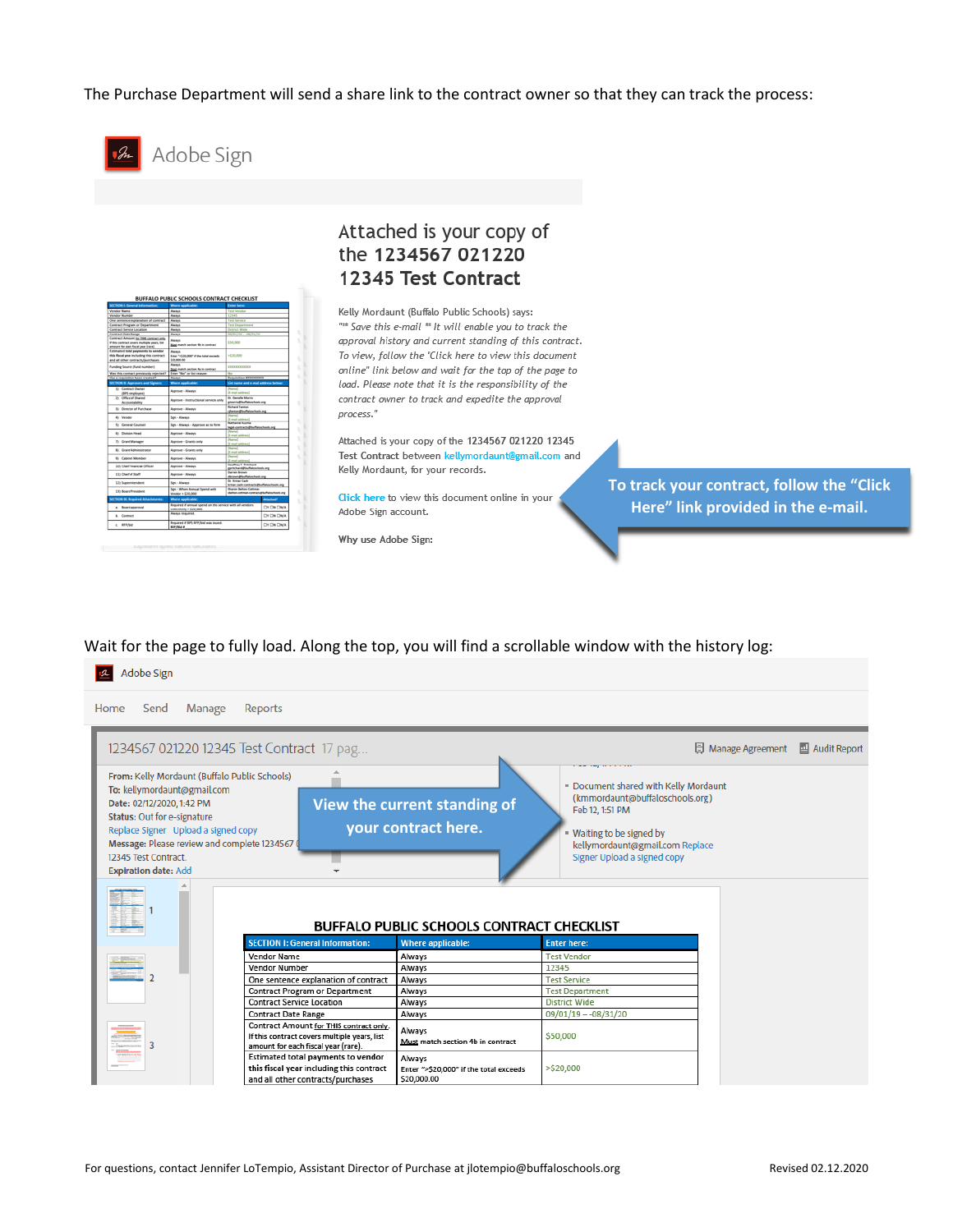## **To Approve a Contract:**

You will receive an e-mail from Adobe Sign asking you to approve. Click on the link to open the contract:



#### The screen to review and approve the contract will look like this:

| Adobe Sign                                                       |                                                                                       |                                                                 |                                                       | ⊙ -      |
|------------------------------------------------------------------|---------------------------------------------------------------------------------------|-----------------------------------------------------------------|-------------------------------------------------------|----------|
| Alternative actions $\vee$<br>1234567 021220 12345 Test Contract |                                                                                       |                                                                 |                                                       |          |
| Read agreement<br>I will not approve                             |                                                                                       | <b>BUFFALO PUBLIC SCHOOLS CONTRACT CHECKLIST</b>                |                                                       |          |
|                                                                  | <b>SECTION I: General Information:</b>                                                | <b>Where applicable:</b>                                        | <b>Enter here:</b>                                    |          |
| View history                                                     | Vendor Name                                                                           | Always                                                          | <b>Test Vendor</b>                                    |          |
|                                                                  | Vendor Number                                                                         | Always                                                          | 12345                                                 |          |
| Download PDF                                                     | One sentence explans<br>ntract                                                        | Always                                                          | <b>Test Service</b>                                   |          |
| You can choose to NOT approve by using                           |                                                                                       | Always                                                          | <b>Test Department</b>                                |          |
|                                                                  |                                                                                       | Always                                                          | <b>District Wide</b>                                  |          |
| the drop down menu above, or click the                           |                                                                                       | Always                                                          | $09/01/19 - 08/31/20$                                 |          |
| yellow "Start" tab to approve.                                   |                                                                                       | Always<br>Must match section 4b in contract                     | \$50,000                                              |          |
|                                                                  | <b>ndor</b><br>this fiscal year includ<br>ontract<br>and all other contract<br>chases | Always<br>Enter ">\$20,000" if the total exceeds<br>\$20,000.00 | $>$ \$20,000                                          |          |
|                                                                  | Funding Source (fund number)                                                          | Always<br>Must match section 4a in contract                     | <b>XXXXXXXXXXXXX</b>                                  |          |
|                                                                  | Was this contract previously rejected?                                                | Enter "No" or list reason:                                      | <b>No</b>                                             |          |
|                                                                  | Has a requisition been created?                                                       | Always                                                          | Requisition #XXXXXXXXX                                |          |
|                                                                  | <b>SECTION II: Approvers and Signers:</b>                                             | <b>Where applicable:</b>                                        | List name and e-mail address below:                   |          |
|                                                                  | 1) Contract Owner<br>(BPS employee)                                                   | Approve - Always                                                | [Name]<br>[E-mail address]                            |          |
|                                                                  | 2) Office of Shared<br>Accountability                                                 | Approve - Instructional services only                           | Dr. Genelle Morris<br>gmorris@buffaloschools.org      |          |
| Start                                                            | 3) Director of Purchase                                                               | Approve - Always                                                | <b>Richard Fanton</b><br>rjfanton@buffaloschools.org  |          |
|                                                                  | 4) Vendor                                                                             | Sign - Always                                                   | [Name]<br>[E-mail address]                            |          |
|                                                                  | 5) General Counsel                                                                    | Sign - Always - Approve as to form                              | Nathaniel Kuzma<br>legal-contracts@buffaloschools.org |          |
|                                                                  |                                                                                       | Θ<br>$\oplus$<br>1/2<br>Æ.                                      |                                                       | $\times$ |

Note: If you do not wish to approve because you have a question, it may be wise to call the contract owner (listed first on the checklist) first before you reject it. They may be able to answer your question.

If you need to delegate the approval, you may do so by forwarding the e-mail you received. Doing so grants the recipient the ability to approve in your name.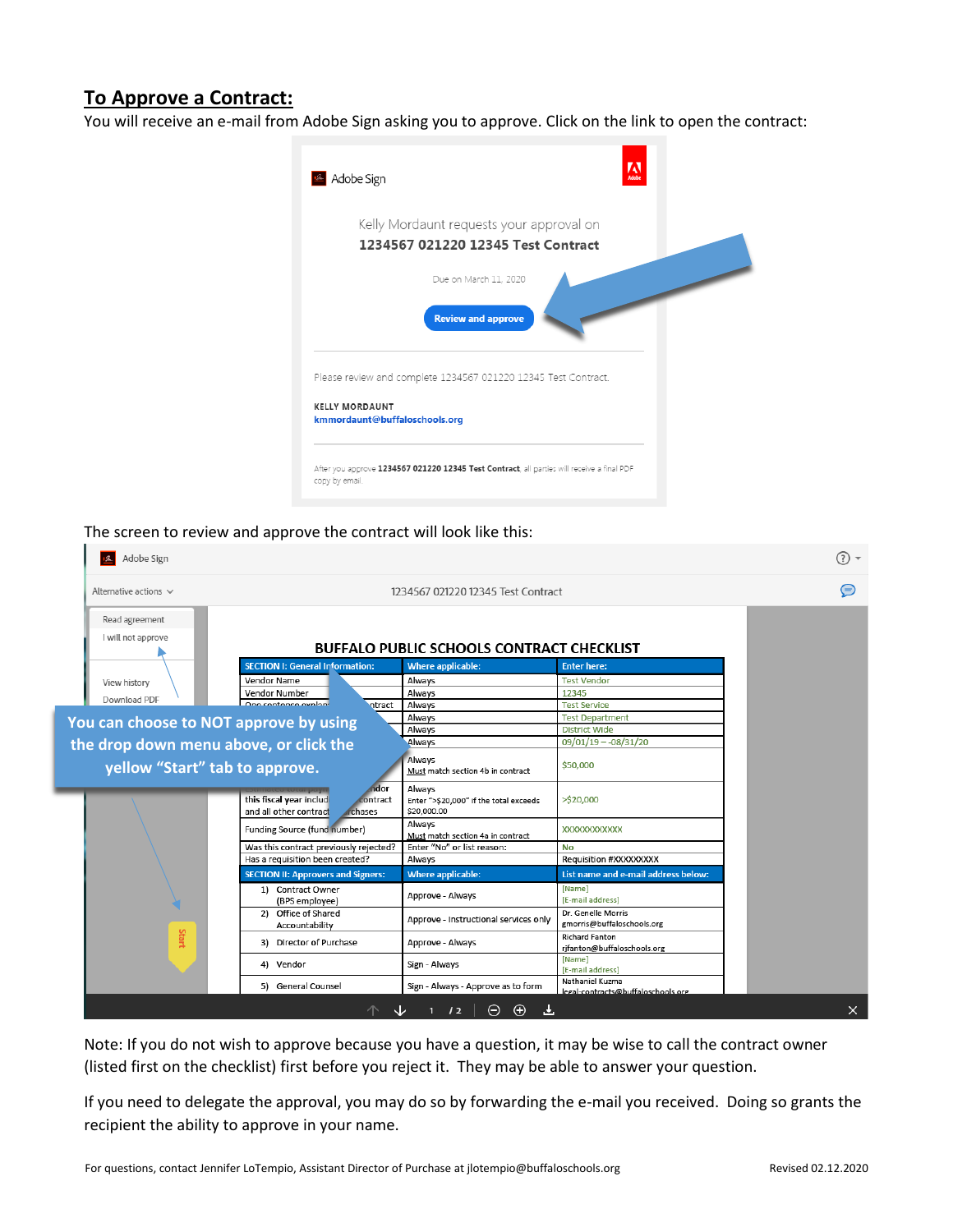#### If you are ready to approve, Click to Approve:

|  | I agree to the Terms of Use and Consumer Disclosure of this document |                                    | <b>Click to Approve</b>                               |  |
|--|----------------------------------------------------------------------|------------------------------------|-------------------------------------------------------|--|
|  | Division Head<br>6)                                                  | Approve - Always                   | [Name]<br>[E-mail address]                            |  |
|  | General Counsel<br>5)                                                | Sign - Always - Approve as to form | Nathaniel Kuzma<br>legal-contracts@buffaloschools.org |  |
|  | Vendor<br>4)                                                         | Sign - Always                      | [Name]<br>[E-mail address]                            |  |
|  | Director of Purchase<br>3)                                           | Approve - Always                   | <b>Richard Fanton</b><br>rifanton@buffaloschools.org  |  |

#### You will be prompted to type your name:

| Adobe Sign                |                                  |                                                                 |                        |                                                  |  |
|---------------------------|----------------------------------|-----------------------------------------------------------------|------------------------|--------------------------------------------------|--|
| Iternative actions $\vee$ | <b>Enter Your Information</b>    |                                                                 | ×                      |                                                  |  |
|                           |                                  | Please enter your name and then click to approve this document. |                        |                                                  |  |
|                           | Name<br><b>SECTIC</b>            |                                                                 |                        | Type your name in the box<br>and click "Approve" |  |
|                           | Vendor<br>Vendor<br>One set      |                                                                 | Cancel                 |                                                  |  |
|                           | Contract Program or Department   | <b>Always</b>                                                   | <b>TEST DEPARTMENT</b> |                                                  |  |
|                           | <b>Contract Service Location</b> | Always                                                          | <b>District Wide</b>   |                                                  |  |
|                           | Contract Date Range              | <b>Always</b>                                                   | $09/01/19 - 08/31/20$  |                                                  |  |

You are finished. Adobe Sign will send a final e-mail with the fully signed contract once everyone on the list has approved and signed.

# **To Sign a Contract:**

You will receive an e-mail from Adobe Sign asking you to sign. Click on the link provided to open the contract: